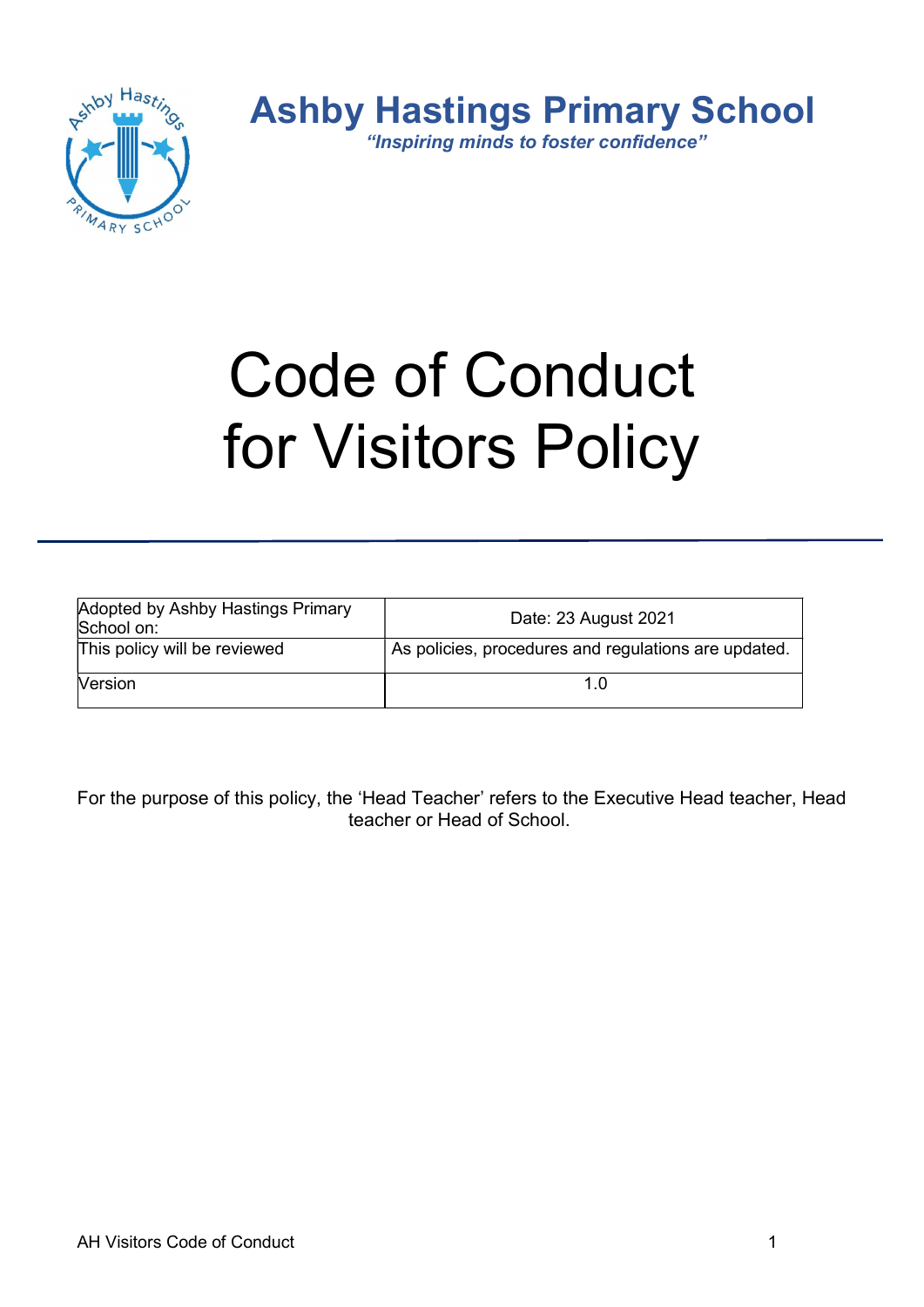As a visitor to the school you may attract a great deal of attention and may be seen as a role model by the children. Please be aware that anyone working with children and young people should value and respect the different racial origins, religions, cultures and languages so that each young person is valued as an individual without racial or gender stereotyping. You should not promote your own political and/or religious beliefs and ask that you consider carefully your behaviour and language whilst working with school children. At all times you will be expected to adhere to the principles of equality and anti-discriminatory behaviour.

## Child Protection and Disclosure Checks

In April 2002, the government introduced a new form of checking the records of anyone applying to work in certain industries where they may come into contact with young or vulnerable people. The Disclosure and Barring Service (DBS) was established to process these checks, often referred to as disclosure.

Therefore, since April 2002, it has been a requirement that anyone who is employed or engaged in any way to work with children, young people or vulnerable adults must have undergone the highestlevel disclosure – enhanced. To get enhanced disclosure, your disclosure must be sought by a registered body – usually the one employing your services (paid or voluntary).

Volunteers are also required to complete a Childcare Disqualification Form.

## Photographic Images and Social Networking

Please be aware that permission must be sought from teachers before any photographs are taken. Some children should not be photographed due to child protection issues. Images must not be reproduced or made available publicly without permission. In any event, photographing children must be checked with the teacher/school first and not in any circumstances should you use your own mobile technology to take the image/video.

Social networking sites should be used with extreme caution. Any information gained from your visit to school should remain confidential and not broadcast on the internet. Similarly, any information posted that should bring the school into disrepute will result in the withdrawal of your services to the school.

On sites such as Facebook, it is not advisable to be 'friends' with pupils of the school. Being 'friends' with members of staff should also be considered carefully, and avoided if possible.

### School Rules

Our school has a set of rules that the staff and pupils follow. Please ask the staff to make sure that you are made aware of these rules so that you can be fully informed whilst working in school.

- All visitors must sign in and out of the premises
- Wear a visitor's badge
- Be aware of Fire procedures
- Follow guidelines on moving around the school
- Smoking is not permitted on school premises
- Eat and drink in designated areas at set times
- Report accidents and/or breakages
- All hot drinks to be kept away from children and not taken onto the playground
- All cups/plates returned to the staffroom
- Personal mobile phones should be turned off/on silent and kept out of sight (in bags etc) at all times. If you do need to accept a personal telephone call, please move to a suitable office space away from children.